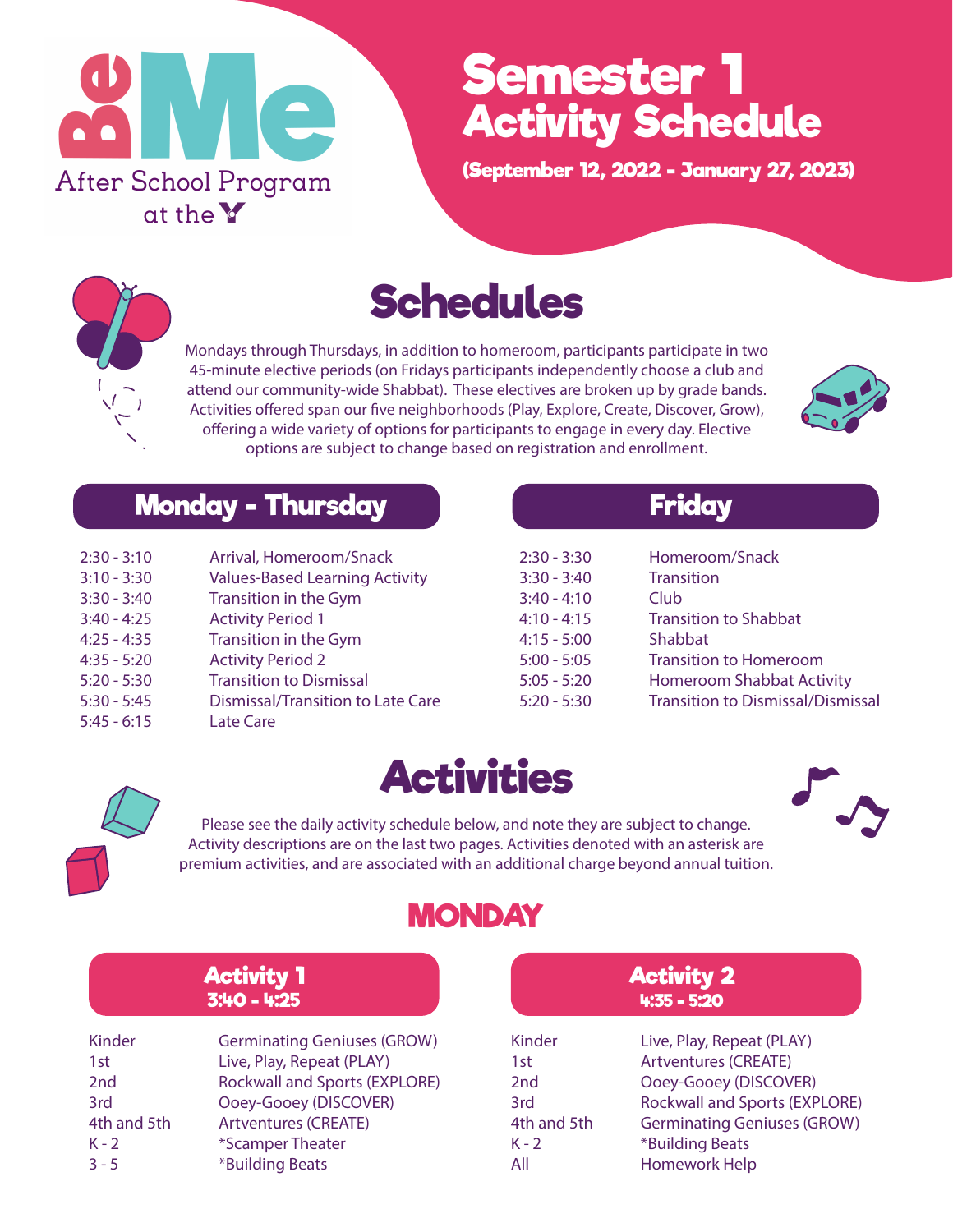#### **TUESDAY**

| <b>Activity 1</b><br>$3:40 - 4:25$ |                                                     | <b>Activity 2</b><br>$4:35 - 5:20$ |                                    |
|------------------------------------|-----------------------------------------------------|------------------------------------|------------------------------------|
| Kinder                             | Ooey-Gooey (DISCOVER)                               | $K - 1$                            | <b>Artventures (CREATE)</b>        |
| 1st                                | Low - Ropes Teambuilding (EXPLORE)                  | $2 - 3$                            | Low - Ropes Teambuilding (EXPLORE) |
| 2 <sub>nd</sub>                    | <b>Artventures (CREATE)</b>                         | 4th and 5th                        | Ooey-Gooey (DISCOVER)              |
| $3 - 5$                            | Sports Extravaganza (PLAY)                          | $K - 2$                            | *Bubbie's Kitchen                  |
| $K - 2$                            | *Beginner Hebrew                                    | $3 - 5$                            | *Beginner Hebrew                   |
| $3 - 5$<br>$3 - 5$                 | *Swimming (2 Period Activity)<br>* Bubbie's Kitchen | All                                | Homework Help                      |

#### **WEDNESDAY**

| <b>Activity 1</b>                                                             |                                                                                                                                                                                                | <b>Activity 2</b>                                              |                                                                                                                                                          |
|-------------------------------------------------------------------------------|------------------------------------------------------------------------------------------------------------------------------------------------------------------------------------------------|----------------------------------------------------------------|----------------------------------------------------------------------------------------------------------------------------------------------------------|
| $3:40 - 4:25$                                                                 |                                                                                                                                                                                                | $4:35 - 5:20$                                                  |                                                                                                                                                          |
| $K - 1$<br>$2 - 3$<br>$3 - 5$<br>4th and 5th<br>$K - 2$<br>$K - 2$<br>$3 - 5$ | Fun Fitness (PLAY)<br><b>Artvenutres (CREATE)</b><br><b>Biblical Theater (CREATE)</b><br><b>Rockwall and Sports (EXPLORE)</b><br>*Hip - Hop Dance<br>*Martial Arts<br><i><b>*Tap Dance</b></i> | $K - 1$<br>$2 - 3$<br>4th and 5th<br>$K - 2$<br>$3 - 5$<br>All | Rockwall and Sports (EXPLORE)<br>Sports Extravaganza (PLAY)<br><b>Artvenutres (CREATE)</b><br>*Bubbie's Kitchen<br>*Martial Arts<br><b>Homework Help</b> |

#### **THURSDAY**

| <b>Activity 1</b>                                                             |                                                                                                                                                                 | <b>Activity 2</b>                                              |                                                                                                                                      |
|-------------------------------------------------------------------------------|-----------------------------------------------------------------------------------------------------------------------------------------------------------------|----------------------------------------------------------------|--------------------------------------------------------------------------------------------------------------------------------------|
| $3:40 - 4:25$                                                                 |                                                                                                                                                                 | $4:35 - 5:20$                                                  |                                                                                                                                      |
| $K - 1$<br>$2 - 3$<br>4th and 5th<br>$K - 2$<br>$K - 2$<br>$3 - 5$<br>$3 - 5$ | Farm to Table (GROW)<br>Sports Extravaganza (PLAY)<br><b>Games Room (DISCOVER)</b><br>*Swimming (2 Period Activity)<br>*STEM Kids<br>*Hip-Hop Dance<br>*Parkour | $K - 1$<br>$2 - 3$<br>4th and 5th<br>$K - 2$<br>$3 - 5$<br>All | Sports Extravaganza (PLAY)<br><b>Games Room (DISCOVER)</b><br>Farm to Table (GROW)<br>*Parkour<br>*STEM Kids<br><b>Homework Help</b> |





Every first Friday of the month, participants are presented with a variety of Friday Clubs to choose to sign up for that month.

Community-Wide Shabbat

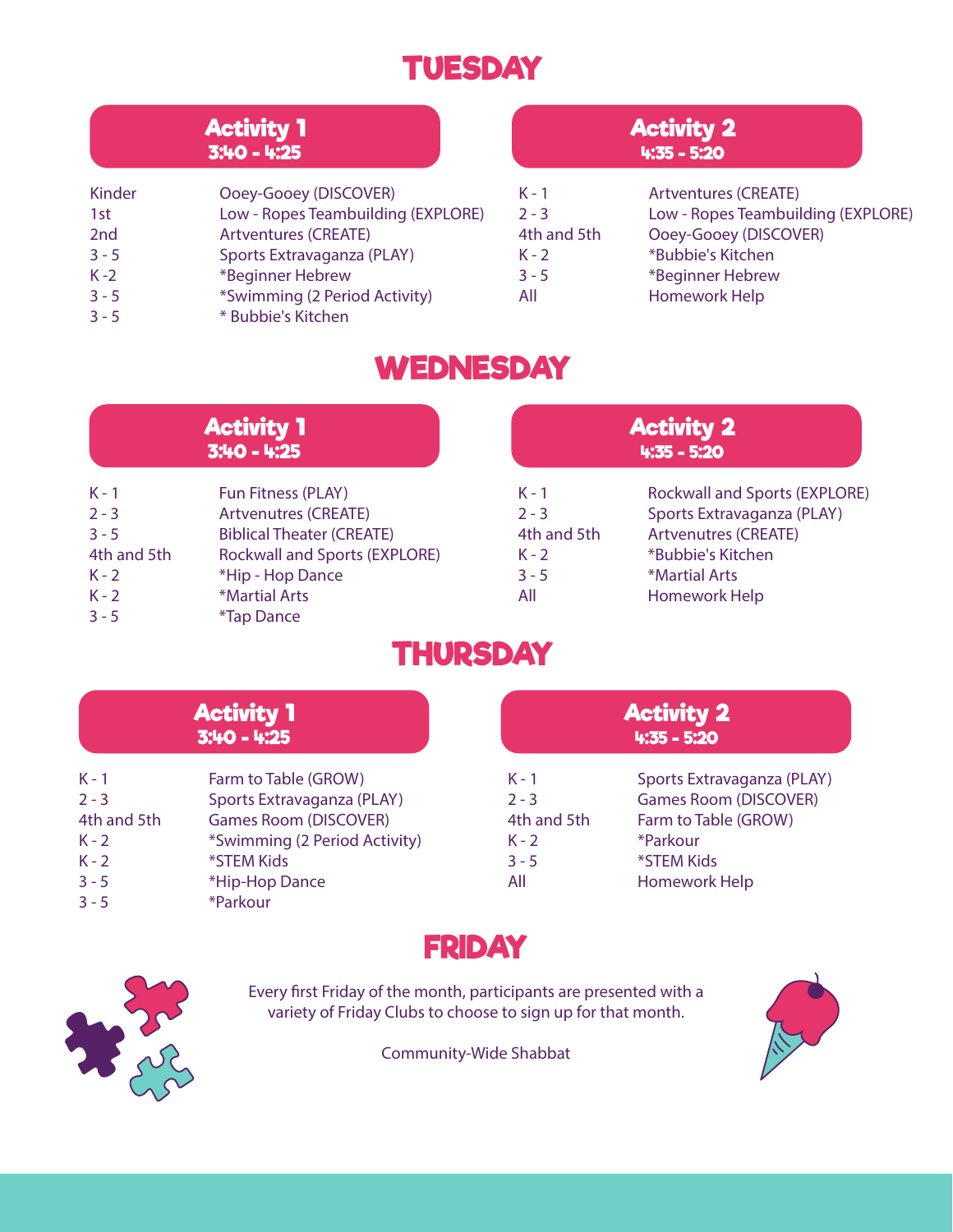## **Activity Descriptions**

### **ARTventures**

Here we will explore different elements (line, shape and color) through 2D and 3D projects. Each week we will look at all the ways artists (from the past and present) have used these elements and how we can create new art.

## **Biblical Theatere**

In this class we will bring Bible stories to life via improvisation, music and dramatic play. We will delve into such stories as Joseph and his Dreamcoat, Moses, and Queen Esther in Persia, while learning about character development, acting and timing. Led by Cyndi Rand, active in community theater.

#### **Building Beats\* \$250**

Here we will take our musical styles up a notch! We create our own digital music and produce it by the end of the semester to share. Led by Building Beats.

## **Fun Fitness**

Get your energy up and get ready to have some fun! In this class, expect lots of jumping, running, moving, and laughing! We will teach games such as freeze tag and obstacle courses.

Bring sneakers, socks, comfortable athletic clothing

## **Germinating Geniuses**

We can learn so much from a tiny seed! Participants will get their hands dirty while discovering the fun and rewards of caring for plant life. Activities will include nature studies, art projects, and gardening.



#### **Beginner Hebrew\* \$250**

Participants will begin learning Hebrew through basic reading, writing, and speaking activities. No prior language knowledge needed! Classes offered by NY Enrichment Group.

**Bubbie**'**s Kitchen\* \$250**



Discover the world through food! Learn basic cooking skills while making traditional (and not-so-traditional) Jewish treats and other amazing meals. Every class ends with a delicious individual snack! Led by Cyndi Rand (Bubbie).

### **Farm to Table**

Let's get our hands dirty by working with soil, recycling compost, and creating natural items we use everyday, such as soap and tea.

#### **Games Room**

Participants will get to learn and play a variety of fun games throughout the semester, putting important skills to work like reading comprehension, teamwork, patience, conflict resolution, and managing big feelings.

## **Hip - Hop Dance\***

#### **\$325**

Participants will engage in physical activity and learn current and past hip-hop styles of choreography. Classes take place at Cornerstone Center with Broadway Performing Arts Center.

Participants are required to wear a BPAC t-shirt and black pants (leggings or sweatpants) and a Dance Sneaker.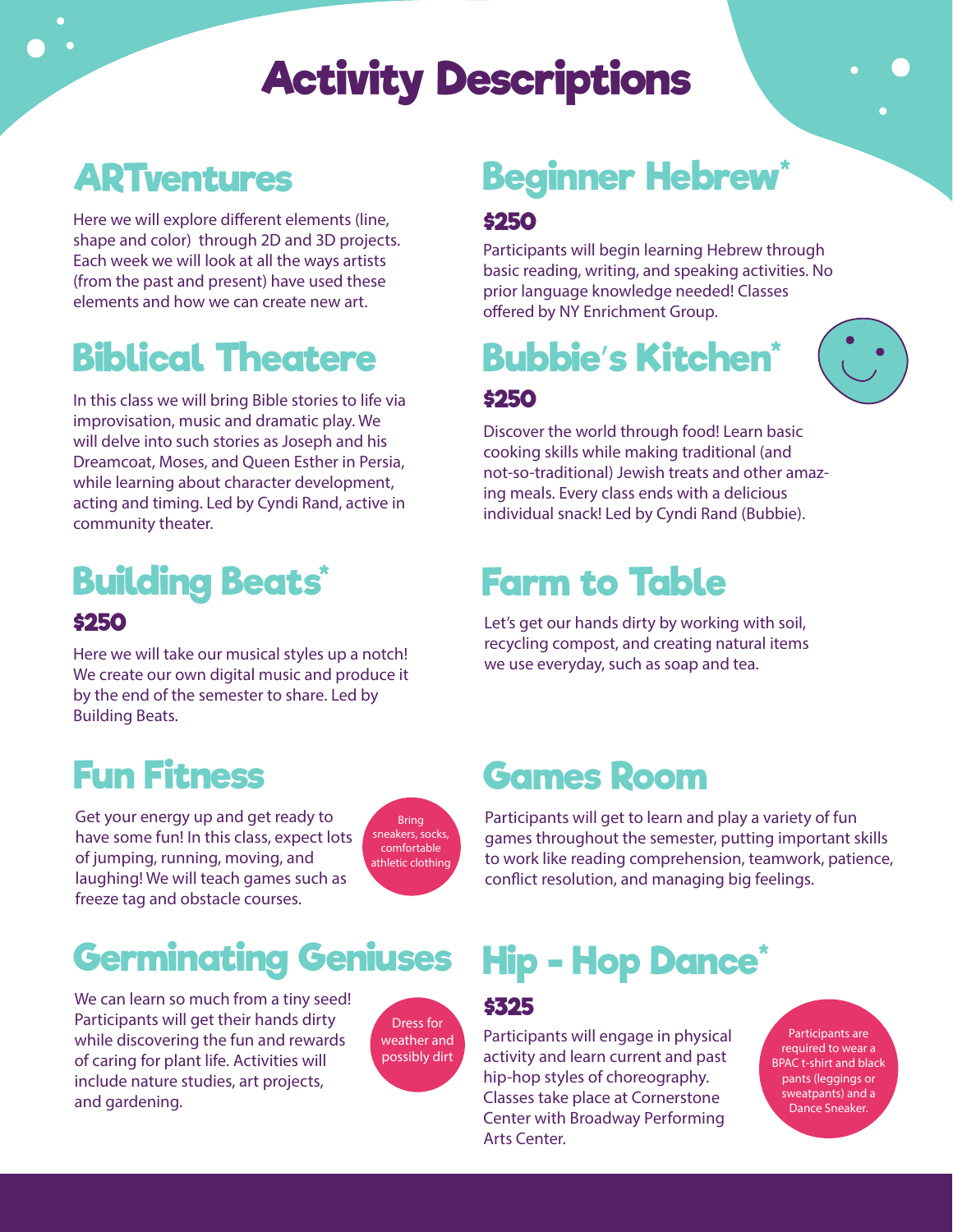## **Homework Help**

A quiet, supervised space where participants can work on homework and read quietly. Participants will also have access to our lending library, where they can check out books throughout the semester.

#### **Low - Ropes Teambuilding**

Participants will engage in fun and physically challenging low-ropes and teambuilding activities that not only improve and build upon gross-motor skills, but also cultivate skills like communication, leadership, teamwork, persistence, and more!

Bring sneakers, socks, comfortable athletic clothing

#### **\$250 STEM Kids\***

Learn to design, build, and create some very cool structures such as towers, boats, and more in our STEAM class. Led by NYC STEM Kids.



Bring sneakers, socks, comfortable athletic clothing

Join our professional USA-Gymnastics and WFPF Parkour Certified Instructors in learning the art of quick and efficient movement through the environment, utilizing techniques such as vaults, jumps, and climbs. This class helps children develop focus, strength, agility, and hand-eye coordination. Offered by 92Y staff.



## **Live, Play, Repeat**

"Play is the work of childhood." In this class, participants will get active while learning fun and exciting games, growing both physical and social-emotional skills along the way!

Bring sneakers, socks, comfortable athletic clothing

## **Martial Arts\***

#### **\$250**

Practicing martial arts encourages self-discipline, increases self-esteem, instills respect, improves listening skills, boosts socialization skills and develops the concept of teamwork. Participants will learn methods and techniques from a variety of styles of martial arts. Classes offered by NY Enrichment Group.

Bring sneakers, socks, comfortable athletic clothing

> Class can get messy

## **Ooey-Gooey**'**ology**

It oozes between your fingers when you pick it up, but doesn't stick to your skin. It usually comes in a variety colors, and can be made to glow in the dark! At times it acts like a liquid, but other times it appears as a solid. You guessed it, it's slime! We will discover all the ways to make it.

## **Rockwall & Sports**

Two amazing and active classes combined into one! Here we will play sports every week AND have regular opportunities to climb the Y's awesome indoor Rockwall.